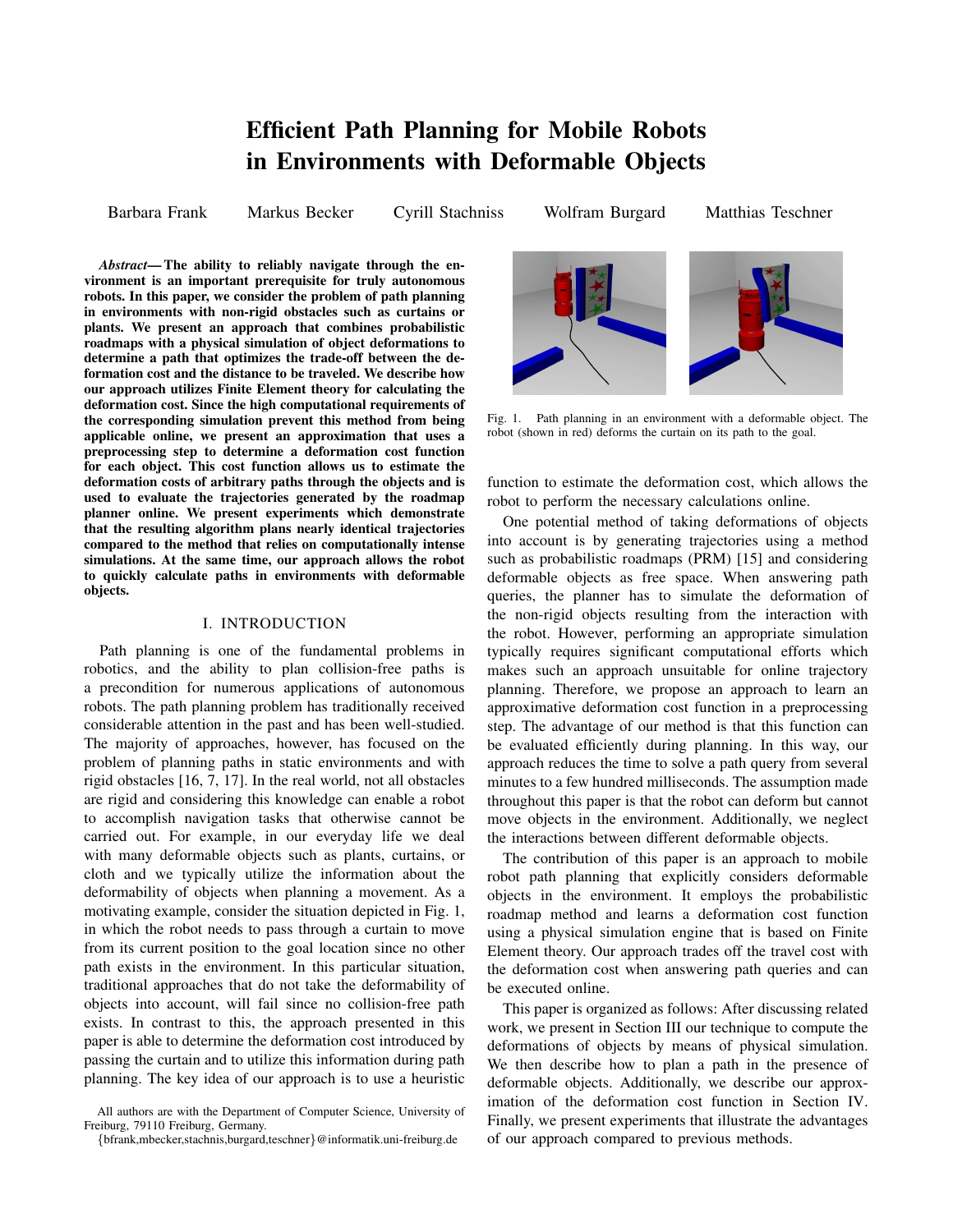#### II. RELATED WORK

The majority of approaches to mobile robot path planning assumes that the environment is static and that all objects are rigid [16, 15, 3]. Recently, several path planning techniques for deformable robots in static environments have been presented [4, 10, 14]. In the context of deformable objects, the underlying model has a substantial influence on the accuracy of the estimated deformations as well as on the performance of the planner. One typically distinguishes between geometrically and physically motivated approaches. Geometric approaches such as the free-form deformation (FFD) can be computed efficiently. For example, the FFD method of Sederberg and Parry [21] is based on trivariate Bernstein polynomials and allows for deformation by manipulating the control points.

To represent non-rigid objects and to calculate deformations, mass-spring systems have been frequently used. They are easy to implement and can be simulated efficiently. Whereas such models are able to handle large deformations, their major drawback is the tedious modeling as there is no intuitive relation between spring constants and physical material properties in general [19]. Finite Element Methods (FEMs) reflect physical properties of the objects in a better way. This allows for a more intuitive modeling since they require only a small number of parameters. The disadvantage of FEMs is the computational resources required to calculate deformations. In our current system we therefore use the computationally efficient co-rotational Finite Element approach [11, 18] which avoids nonlinear computations.

In the context of path planning, Kavraki *et al.* [14] developed the f-PRM-Framework that is able to plan paths for flexible robots of simple geometric shapes such as surface patches [13] or simple volumetric elements [2]. They apply a mass-spring model to compute deformations. The planner selects the deformation of the robot that minimizes its deformation energy. Similar to this technique, Gayle *et al.* [10] presented an approach to path planning for a deformable robot that is based on PRMs. To achieve a more realistic simulation of deformations they add constraints for volume preservation to the mass-spring model of the robot. Bayazit *et al.* [4] also studied planning for a deformable robot. Their algorithm proceeds in two steps. First, an approximate path is found in a probabilistic roadmap. In the next step, this path is refined by applying a free-form deformation to the robot and hence avoiding collisions with obstacles. This deformation method can be computed efficiently but is less accurate than physically motivated models. In contrast to our approach, these planners deform the robot rather than the obstacles to avoid collisions.

An approach to planning in completely deformable environments has been proposed by Rodríguez *et al.* [20]. They employ a mass-spring system with additional physical constraints for volume-preservation [23] to enforce a more realistic behavior of deformable objects. They use rapidly exploring random trees and apply virtual forces to expand the leafs of the tree until the goal state is reached. The



Fig. 2. Different levels of representation for a deformable object (left) in the simulation environment: fine surface mesh (middle) and coarse tetrahedral mesh (right).

obstacles in the environment are deformed through external forces resulting from collisions with the robot.

All techniques mentioned above, however, require substantial computational resources and cannot be executed online in general. In contrast to this, our approach can efficiently answer path queries by estimating potential deformations of objects in a preprocessing step. This is achieved by approximating a deformation cost function which is then considered during the planning process. Furthermore, our deformable model is based on FEM, which allows for more accurate deformations.

# III. SIMULATION OF DEFORMABLE OBJECTS

To consider non-rigid obstacles in the environment during planning, we need a model that allows us to compute the deformations given an external force. In this section, we describe how we achieve a physically realistic simulation of object deformations. We will first introduce the co-rotational FEM. Then, we describe how to detect collisions between deformable objects and the robot and how to compute contact forces resulting from collisions. Finally, we introduce the cost resulting from a deformation.

Our simulation system proceeds as follows: in each time step, it computes deformations and unconstrained motions of objects, then it detects collisions, computes contact forces for colliding points, and finally corrects the unconstrained motion with appropriate repulsion forces.

#### *A. Deformable Modeling*

The obstacles in the workspace are 3D objects. The surface of objects is represented by a fine resolution triangle mesh. A tetrahedral mesh is used to represent the interior of these volumetric objects (see Fig. 2). The actual deformations are computed based on the coarse resolution tetrahedral mesh.

To compute the deformation of our tetrahedral objects we use the co-rotational Finite Element formulation [11, 18]. The total potential energy of a single tetrahedral element  $e$ is given by

$$
\Pi = U_e + \text{WP},\tag{1}
$$

where WP is the work potential. WP is determined by the external forces and inner energy  $U_e$ 

$$
U_e = \frac{1}{2} \int_e \sigma^T \epsilon \, dV. \tag{2}
$$

Since we assume only linear isotropic materials, we have a linear relation between the stress  $\sigma$  and the strain  $\epsilon$  given by the generalized Hooke's law.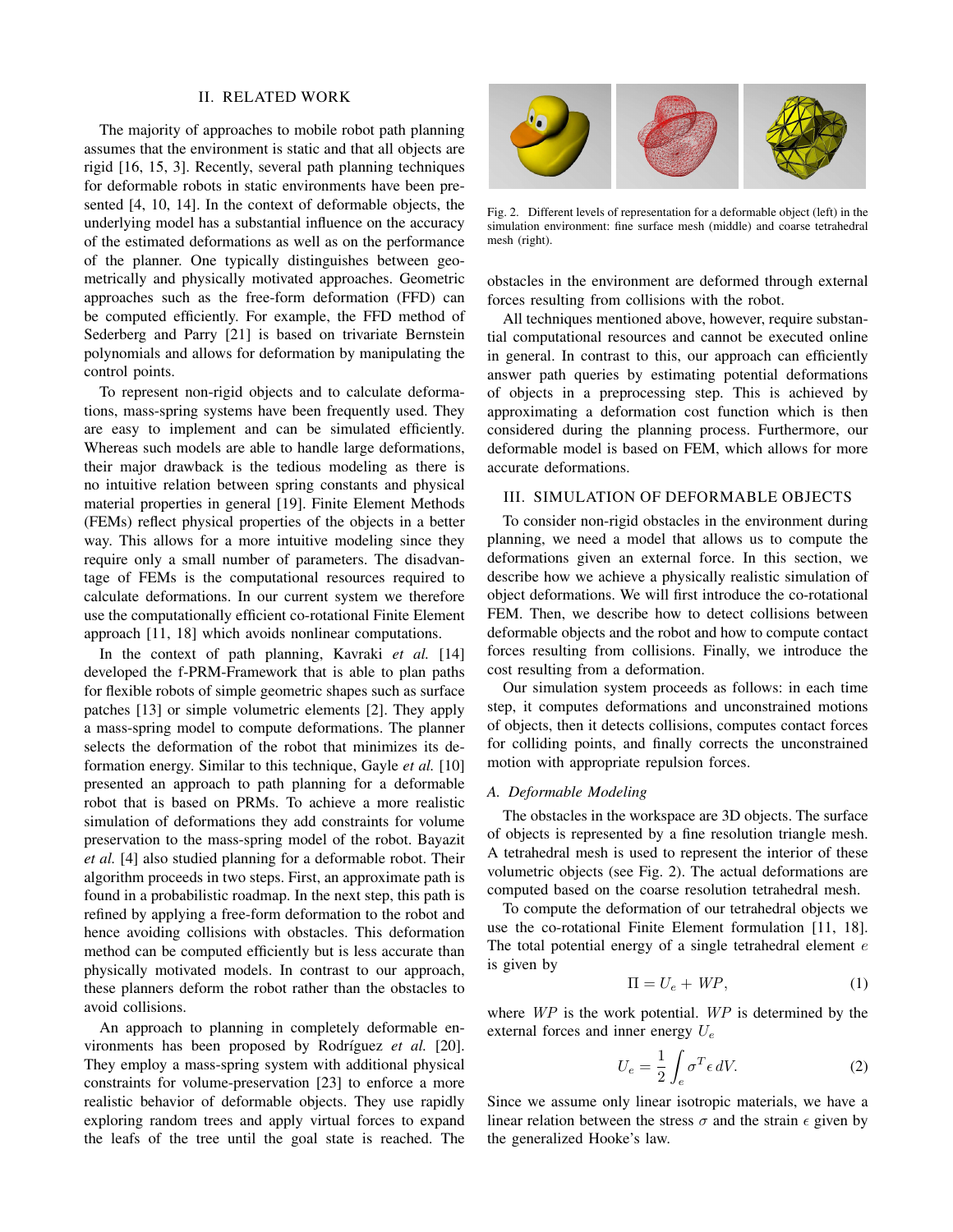The key idea of the Finite Element method is to discretize the object into a finite set of elements (in our case tetrahedrons) to compute the deformations based on Eq. (1) on the nodes and to interpolate the deformation in the elements using the nodal values. To compute the strain  $\epsilon$  from the nodal deformations in our model, we use the linear Cauchy strain tensor which is efficient to compute. The Cauchy tensor, however, is not rotationally invariant. This leads to ghost forces which result in distortions for large rotational deformations. Therefore, we keep track of the rigid body motion for each element by extracting the rotation from the transformation matrix using polar decomposition. Applying the strain tensor in the rotated frame, leads to rotational invariance and has low computational costs compared to the nonlinear strain tensor. We will discuss the performance of our Finite Element approach compared to the versatile mass-spring approach used by Rodríguez *et al.* [20] in the experimental results section.

#### *B. Collision Detection*

For the realistic processing of interactions between the robot and the deformable objects, an efficient collision detection algorithm is required. We employ a spatial subdivision scheme in our simulation system, where the elements are stored in a hash grid [24]. The key idea of this approach is to implicitly discretize  $\mathbb{R}^3$  by storing the elements and nodes in the hash grid. Since the space is usually filled sparsely and non-uniformly, this method consumes less memory than an explicit discretization. The hash key is computed from the coordinates of the corresponding grid cell. As a result, only the elements with the same hash key need to be checked for collisions.

To check for collisions, one computes the intersection between points and tetrahedra. This can be done efficiently using barycentric coordinates of the points with respect to the tetrahedra.

Methods commonly employed for rigid bodies such as bounding box hierarchies [8] are less suited for deformable objects, since these spatial data structures cannot be precomputed [25].

### *C. Computation of Contact Forces*

To handle collisions between the robot and the deformable objects, we employ the force-based collision handling scheme proposed by Spillmann *et al.* [22]. It combines the advantages of penalty and constraint-based collision handling schemes. For a set of colliding points of a tetrahedral mesh, we compute a collision free state using a linearized relation between internal forces and displacements of all affected points. Contact forces can be computed analytically to obtain this collision-free state while conserving overall system energy.

Using this combination of FEM-based simulation and the collision handling described above, our system can simulate thousands of tetrahedra at interactive rates. An example implementation of the simulation system is available online [12].

#### *D. Object Deformation Costs*

The inner energy of an object, specified in Eq. (2), provides a measure of the deformation costs of a tetrahedral object and thereby of the additional energy consumption of the robot. In case of an undeformed object, the inner energy is zero. Otherwise, the inner energy increases depending on the deformation of the object. For an object  $O$  with tetrahedral elements  $\{e_i\}$ , we define the total inner energy  $U_O$  induced by a robot r at position p approaching from direction  $\theta$  by the sum over the inner energies of all elements  $e_i$  of the object  $U_O(r, \mathbf{p}, \theta) := \sum_{e_i \in O} U_{e_i}(r, \mathbf{p}, \theta)$ .

For any given position **p** and direction  $\theta$  we determine the total deformation cost  $C_{def}(\mathbf{p},\theta) := \sum_{Q} U_Q(r, \mathbf{p}, \theta)$ by summing over all objects O in our workspace. The direction  $\theta$  has to be taken into account, since deformable objects might deform differently when approaching them from different directions.

The total deformation cost on a path Γ of the robot approaching from direction  $\theta$  in our environment naturally results in the sum of the deformation costs of all objects that are deformed by the robot while moving on the path in discrete time steps  $t_i$ :

$$
C_{def}(\Gamma, \theta) = \sum_{t=t_1}^{t_n} C_{def}(\mathbf{p}_r(t_i), \theta(t_i)).
$$
 (3)

Here  $\mathbf{p}_r(t_i)$  is the position of the robot on  $\Gamma$  at time  $t_i$ .  $\theta(t_1)$ is given by  $\theta$ , all other directions  $\theta(t_i)$  are determined as the difference between  $\mathbf{p}_r(t_i)$  and  $\mathbf{p}_r(t_{i-1})$ .

# IV. PATH PLANNING WITH DEFORMABLE OBJECTS

In this section, we introduce an approximative deformation cost function that allows a robot to plan a path in such environments online.

### *A. Overview of the Path Planning System*

The general path planning problem is to find a sequence of valid robot configurations that lead from the starting to the goal configuration. Probabilistic roadmap planners achieve this by constructing a roadmap that represents the environment of the robot and by applying a graph search algorithm to find a path from the starting to the goal configuration. The roadmap is constructed in a preprocessing step by sampling points in the configuration space of the robot. These points have to satisfy certain feasibility constraints. In general, valid configurations are required to be part of the free configuration space  $C_{free}$ . In our situation, however, we modify this constraint and require configurations to be in  $\mathcal{C}_{free} \cup \mathcal{C}_{def}$ . Thus, we also accept configurations that lead to collisions with deformable objects. In our current implementation, we use Hammersley-sampling [6] to generate configuration hypotheses in the space. This deterministic sampling method generates a sequence of points that are distributed with low discrepancy. After a designated number of samples have been generated, a local planner connects neighboring samples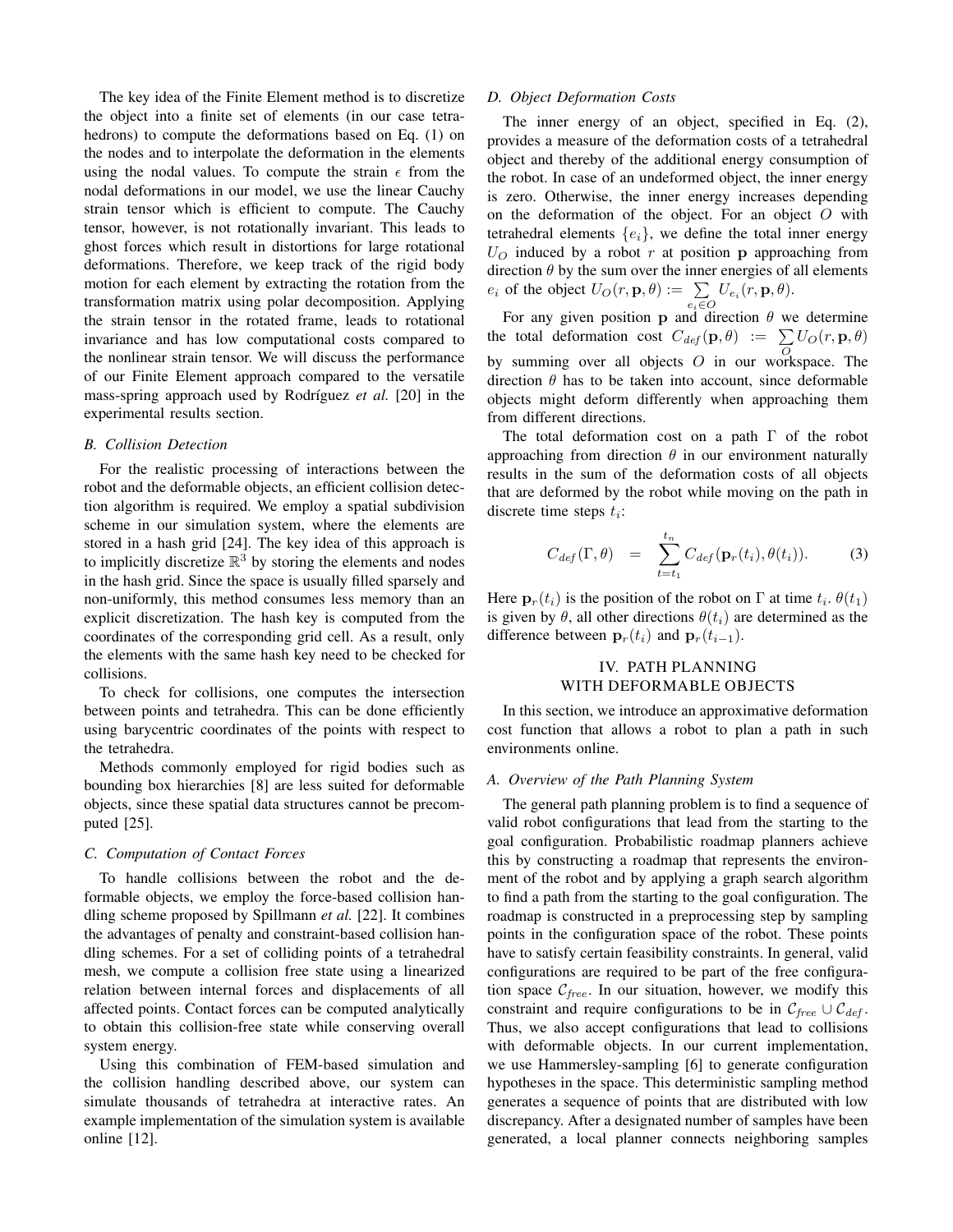deformation cost



Fig. 3. Deformation costs for moving a robot along straight lines through a curtain. The lines are specified by starting points  $(x, y)$  and travel direction  $\theta = 0^\circ$  relative to the center of mass of the obstacle.

for which a valid path exists. This typically results in a roadmap that covers the environment of the robot and can be utilized for planning paths on which objects are allowed to be deformed by the robot. To answer a path query, we then insert the starting and the goal configuration into the roadmap and connect them to their neighbors. Finally, we apply  $A^*$  to find the best path from the starting to the goal location on the graph. Here, we search for the path with the best trade-off between travel costs and deformation cost. Therefore, we need to be able to estimate the expected deformation cost arising on the edges of the roadmap.

The simulation system presented in the previous section can be used inside the planning algorithm to compute the deformation cost  $C_{def}(i)$  of an edge i by simulating a robot moving along this edge deforming the object. The edges considered during  $A^*$  planning are evaluated by trading off the deformation and travel cost. In our planning system, we assume the travel cost to be proportional to the length of the edge  $i$ . This results in the cost function

$$
C(i) := \alpha C_{def}(i) + (1 - \alpha) \operatorname{length}(i), \qquad (4)
$$

where  $\alpha \in [0, 1]$  is a user-defined weighting coefficient. In order to obtain an admissible heuristic for  $A^*$ , we use the Euclidean distance to the goal location weighted with  $(1 - \alpha)$ . Thus, we are able to find the path in the roadmap that optimizes the trade-off between travel cost and deformation cost for a given user-defined parameter  $\alpha$ .

This technique leads to a working planning system that considers deformations of the objects in the environment when planning a trajectory for a mobile robot. The drawback of this technique, however, is its high computational requirements. Answering a path query typically takes several minutes even for small examples. Therefore, we developed an alternative approach that computes an approximation of the cost function in advance and thus facilitates online path planning.

#### *B. Approximative Deformation Cost Function*

The goal of the approximative cost function is to quickly provide an estimate of the deformation costs for all objects along an edge in the roadmap. Such a function can be used in the planning approach described above to determine  $C_{def}$ . The actual value of the deformation cost function of an object mainly depends on the trajectory of the robot relative to the object. Therefore, we precompute the deformation cost for a number of line segments through each object.



Fig. 4. Test environments: world 1 with curtains (left), world 2 with rubber ducks (middle), and world 3 with rubber ducks and curtains (right).

A line is specified by a starting location  $(x, y)$  and the traveling direction  $\theta$  as well as the traveled distance l on the line segment. The traveled distance is constrained to the maximum distance that the robot can move while still deforming the object.

In a preprocessing step, we carry out the simulations for a uniform resolution of starting points and directions and store the deformation costs for a fine length resolution in a histogram. This leads to the approximate deformation cost function  $\hat{C}_{def}(x, y, \theta, l) \to \mathbb{R}$  which returns the deformation cost for edges of the roadmap.

We compute the deformation cost  $\hat{C}_{def}(x, y, \theta, l)$  of an arbitrary edge  $e$  in the roadmap by first determining the starting position  $(x, y)$ , direction  $\theta$ , and length l relative to the deformable object. We then apply a kernel smoother [1] considering all neighboring line segments  $e^t$  in the histogram

$$
\hat{C}_{def}(e) = \frac{\sum_{t} K\left(\frac{e-e^{t}}{h}\right) \hat{C}_{def}(e^{t})}{\sum_{t} K\left(\frac{e-e^{t}}{h}\right)},
$$
\n(5)

where  $K(u)$  is the multivariate Gaussian kernel with identity as covariance.

As distance metric between different line segments, we employ the Euclidean distance and normalize the orientation with respect to the positions.

To finally answer path queries, we apply the  $A^*$  algorithm on the roadmap. The cost of each edge in the graph is computed according to Eq. (4) using the precomputed approximation  $\hat{C}_{def}$  of  $C_{def}$ . Computing the deformation costs in a preprocessing step substantially increases the performance of our planner as can be seen in the experiments.

Although the precomputation is computationally intense, it has to be done only once for each distinct object. Such a cost function can even be transfered between environments. The following section provides results on the runtime of the precomputation for different resolutions of the deformation cost grid. Fig. 3 illustrates the deformation cost  $\hat{C}_{def}$  of the curtain shown in Fig. 1 along a series of straight lines.

#### V. EXPERIMENTS

We carried out different experiments to evaluate our path planning approach. In this section, we first compare the deformation cost obtained by the FEM-based simulation technique with our approximative solution that computes a deformation cost function for each object in a preprocessing step. Next, we investigate how the deformation cost weighting coefficient  $\alpha$  influences the path search. Finally, we present examples of planned trajectories in environments with deformable objects.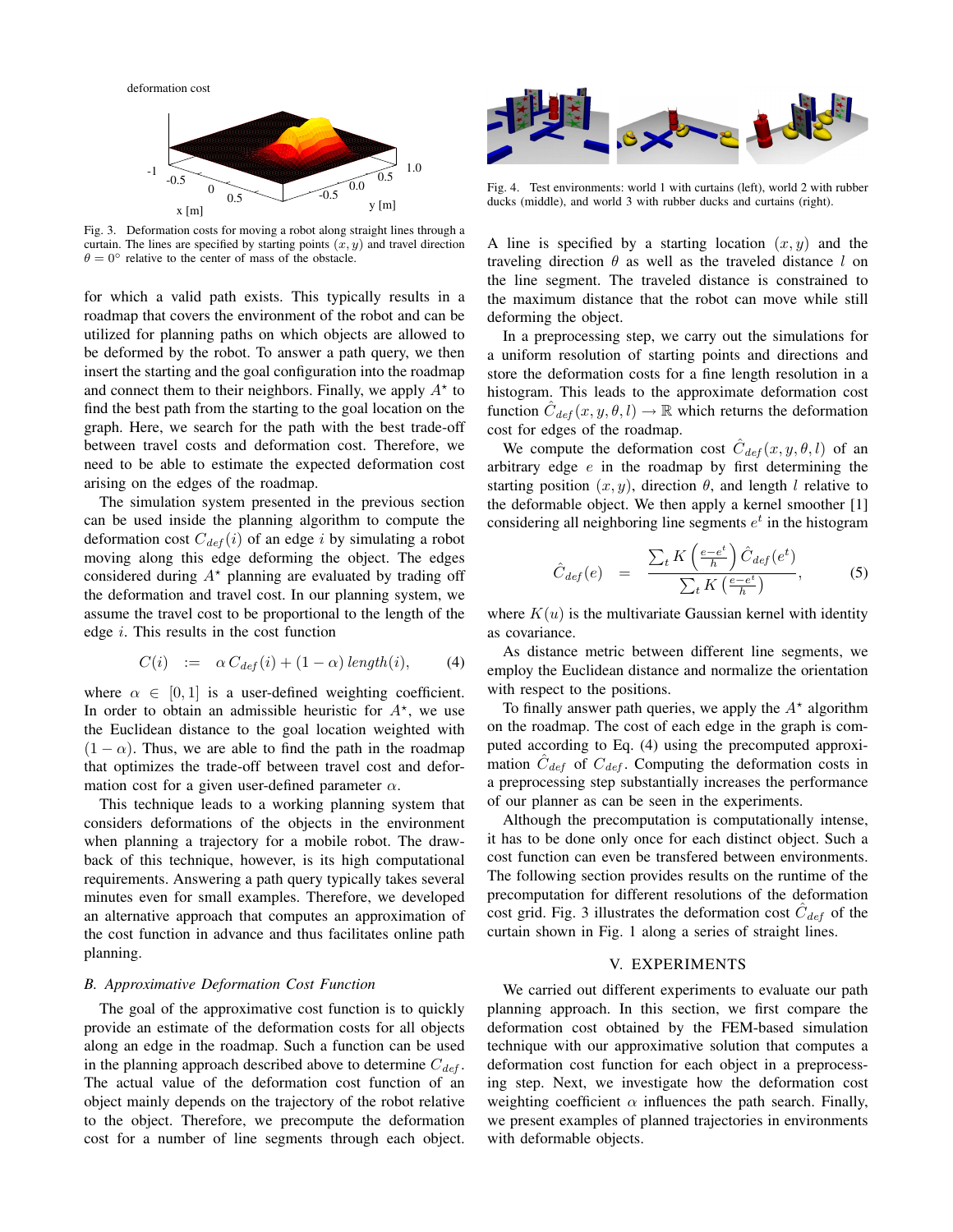

Fig. 5. Comparison of the error in the deformation cost for the simulationbased approach and our approximation.



Fig. 6. Example trajectories generated by the simulation approach (left) vs. our approximation approach (right).

## *A. Cost Function and Runtime*

In the first experiment, we compare the simulation approach to estimate the deformation cost with our approximative cost function. We chose curtains and rubberducks as deformable objects. The curtains are modeled to be easily deformable while the rubberducks have high deformation costs. Both approaches had to solve 25 path queries in the three test environments depicted in Fig. 4. After planning, the best trajectory is sent to a path execution module that guides the robot along that trajectory. In our simulation, the execution of motion commands is affected by noise.

The experiments are carried out for different resolutions of the approximate cost function. Furthermore, we compare our approach to a simulation system using the versatile massspring model. We evaluated the error between predicted and measured deformation cost. The results are shown in Fig. 5. As expected, the error of the simulation technique is typically smaller compared to our approximative approach. This, however, comes at the expense of running time as illustrated in Table I. While our approach answers path queries even for complex environments in a few hundred milliseconds on average, the simulation approach spends generally about half an hour on a single query. Thus, our approach is about four orders of magnitude faster than the simulation using FEM. We also compared our approach to a simulation system using the versatile mass-spring model. Although this simulation system can be evaluated faster, our approach still is about 2000 times faster. The runtime for the precomputation of the approximate cost function for different resolutions of the cost grid is summarized in Table II.

Additionally, we carried out an experiment in a randomized world, where we compare the computed paths for the simulation and the approximation approach. The

TABLE I

AVERAGE RUNTIME INCLUDING CONFIDENCE INTERVALS.

| World | $\varnothing$ Ouery<br>(FEM)                  | $\varnothing$ Ouery<br>(mass-spring)            | $\varnothing$ Ouery<br>(our approach) |
|-------|-----------------------------------------------|-------------------------------------------------|---------------------------------------|
|       | $36 \text{ m } 41 \text{ s } + 347 \text{ s}$ | $12 \text{ m } 45 \text{ s } \pm 112 \text{ s}$ | $0.4s + 0.04s$                        |
| 2     | $30 \text{ m}$ 33 s $\pm$ 512 s               | $8 \text{ m} 10 \text{ s} \pm 73 \text{ s}$     | $0.2s + 0.02s$                        |
| 3     | $29 \text{ m} 43 \text{ s} \pm 130 \text{ s}$ | $7 \text{ m} 27 \text{ s} \pm 36 \text{ s}$     | $0.3 s + 0.04 s$                      |

#### TABLE II

RUNTIME FOR THE PRECOMPUTATION OF THE DEFORMATION COST FUNCTION FOR DIFFERENT RESOLUTIONS OF THE COST GRID.

| Object     | Mass-spring simulation      |                | FEM simulation |                |
|------------|-----------------------------|----------------|----------------|----------------|
|            | coarse res.                 | fine res.      | coarse res.    | fine res.      |
|            | $(200$ lines)               | $(7056$ lines) | $(200$ lines)  | $(7056$ lines) |
| curtain    | 17m48s                      | 10h37m         | 1h11m          | 41h16m         |
| rubberduck | $18 \text{ m} 21 \text{ s}$ | 10h56m         | 1 h 16 m       | 44 h 44 m      |

generated trajectory points deviate on average by 0.09 m in an environment of  $2.6 \times 9$  m and the deformation costs of the trajectories deviate by  $9.4 \pm 5.2\%$ .

In most cases, the actual trajectories reported by the different planners do not deviate substantially. As the examples depicted in Fig. 6 illustrate, the resulting trajectories are similar. This suggests that our approximative solution provides appropriate trajectories for planning in environments with deformable objects.

#### *B. Determining the Weighting Coefficient*

Eq. (4) contains the weighting factor  $\alpha$  that trades off the travel costs with deformation costs. To find good values for this factor, we carried out a series of planning experiments with varying values for  $\alpha$ . Low values for  $\alpha$  result in the fact that the robot traverses objects that are hard to deform in order to obtain a short trajectory. In contrast to this, high values for  $\alpha$  will lead to a planning system that entirely avoids deformations if possible. Examples for such



Fig. 7. Different trajectories obtained in two environments depending on the weighting coefficient  $\alpha$ .



Fig. 8. Deformation and travel costs of executed trajectories depending on the weighting coefficient  $\alpha$ . The left plot corresponds to the environment in the first row of Fig. 7 and the right one to the one in the second row.